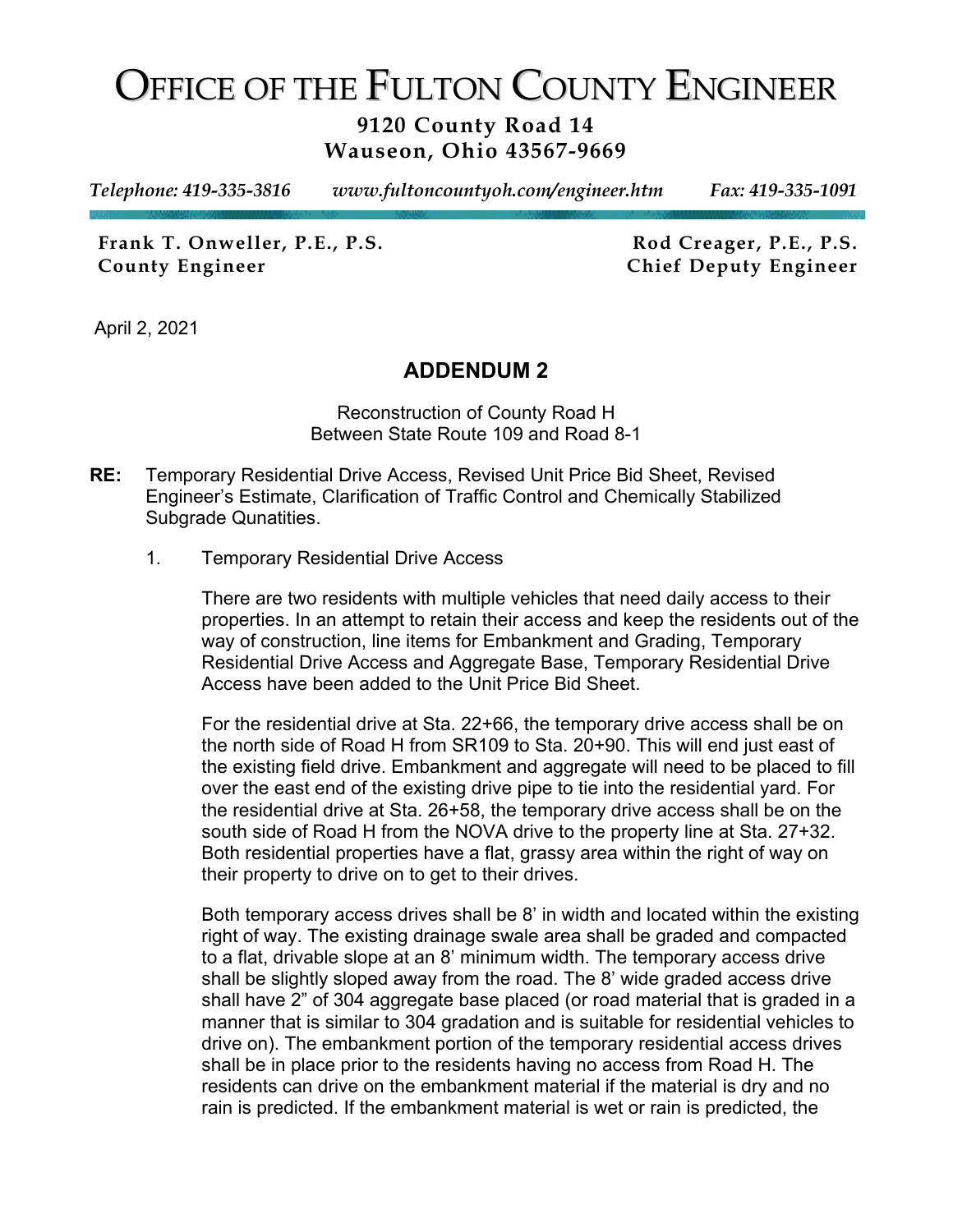aggregate will need to be placed prior to restricting the residential access from Road H. Once these two residents have access to their driveways from Road H, the temporary residential access drives shall be removed and drainage and the excavation and embankment that is already included in the plans can take place. Any maintenance of the temporary residential access drives shall be approved by the Engineer and will be paid for by the CY of aggregate or approved road material placed.

The drive pipe at Sta. 20+63 and the proposed catch basin at Sta. 28+25 shall not be installed until the temporary residential access drives are removed and final grading is being completed. The end of the existing NOVA drive pipe is to be protected (with a wood box or something similar) prior to the temporary embankment and stone being placed. Only residential vehicles will be allowed to drive over the end of the NOVA drive pipe.

All work for the placement, maintenance and removal of the embankment for these temporary access drives shall be included in Ref. No. 65, Embankment and Grading, Temporary Residential Drive Access. All work for the placement, maintenance and removal of the aggregate base shall be included in Ref. No. 66, Aggregate Base, Temporary Residential Drive Access.

2. Revised Unit Price Bid Sheet

Please attach the revised Unit Price Bid Sheet page 10 to the proposal. This revision includes the two new line items for the temporary residential drive access. Reference Number 49 that was omitted in Addendum #1 is also included.

3. Revised Engineer's Estimate

The Engineer's Estimate has been revised to \$922,000.

4. Clarification of Traffic Control

Plan sheets 39-41 show all of the posts on existing signs as proposed. These should be shown as existing to remain. There are no proposed sign posts for the Contractor to perform in this project.

5. Chemically Stabilized Subgrade Quantities

The quantities for the cement, chemically stabilized subgrade and curing coat are correct in the general summary and on the Unit Price Bid Sheet. The quantities listed for these line items on page 6 are incorrect.

End of addendum.